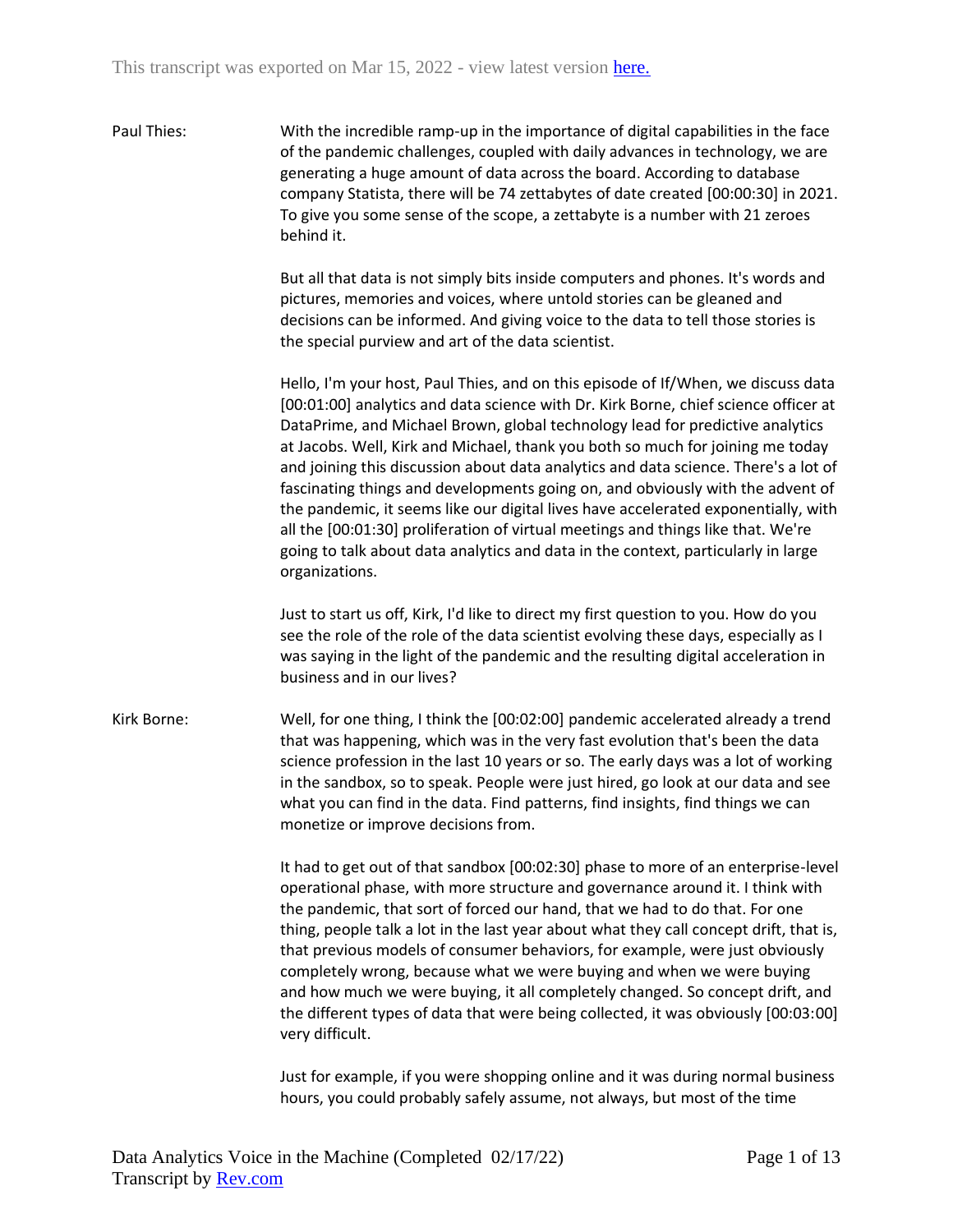assume, it was a business-related purchase. Those were the kinds of that an eCommerce store [inaudible 00:03:15] might be related that way. I'm not saying that's a strict rule, but I'm just saying it was probably more likely. Whereas now, if you're working from home, it's like all bets are off. One hour of the day is work, one hour of the day is play.

So [00:03:30] concept drift became a very important feature of the data scientist's life. That is, how could you track whether your model is still working, is still right? That is, the data hasn't changed or the thing you're predicting hasn't changed.

I always say that concept drift and data drift are just two endpoints one one general concept, which is called model drift. A model is just basically an output given an input of data, right? Y equals F of X or something like that. Okay, so X is the [00:04:00] input, Y is the output, and the F is the function, is the model that converts data to insights or to value. So model drift is that changing process, where either the data, the X, or the thing you're predicting, the Y, is changing.

So there's a lot more attention paid now to model ops and ML ops as functions of the data sciences. That puts it square into the realm of the enterprise function that it is, that there needs to be that governance over [00:04:30] the work that's being done. It's not just we're having fun with finding patterns and data.

Paul Thies: But I can only imagine that our basic assumptions that we have on behavior patterns have been upended, like you're intimating. So the poring through the data ... I mean, I assume, and I'm not a data scientist, but you'd have to get really granular and try to parse out what kinds of behavior fall into what kind of models, because it's no longer this [00:05:00] clearcut, these types of behaviors tend to proliferate during this hour of the day versus that hour of the day. Now you're having to look for other indicators to really be able to judge and pull the intelligence out of the data.

> From an enterprise standpoint, they're investing resources in it, and of course the digital model of how business is transacted these days is changed. What do [00:05:30] you see are the keys to expanding data intelligence and fluency within an enterprise to match this new world?

Kirk Borne: Well, I think for me I like the philosophy that I heard one company's CEO said once, in that he basically introduced this culture of data democratization. But the way he said it was what really struck me. He said, "In my company, we no longer have a front office or back office." All right? So the way I interpreted that was, [00:06:00] the front office is the customer-facing thing and the back office is the infrastructure team, right? So the idea is that if anybody sees interesting insight or pattern or something in the data they have, they should say something. So that's how I like to say it. If you see something, say something, right?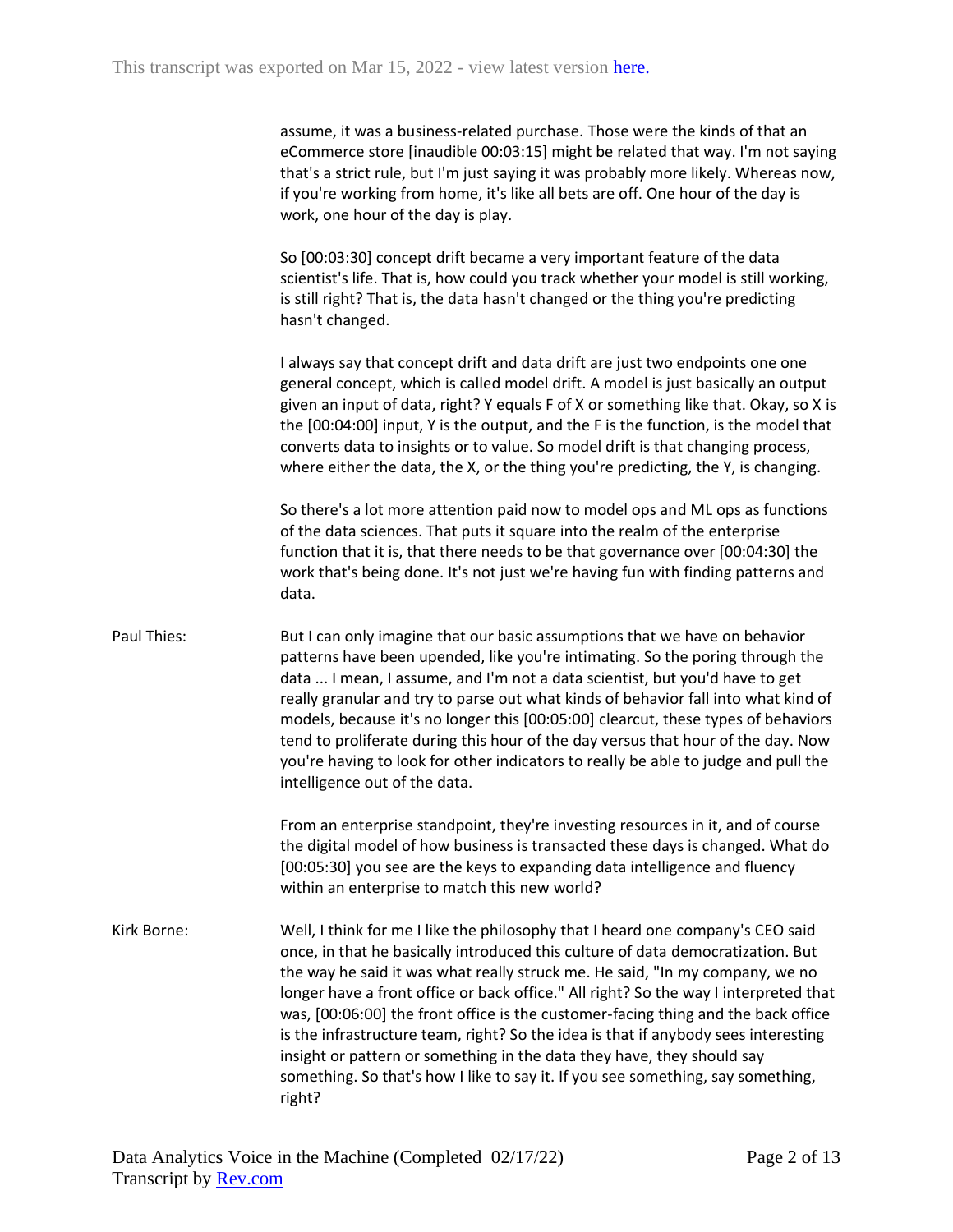So don't pass it off saying ... Like, you see some interesting thing that someone posted about your company online on your social network site. Okay, so you're on Facebook and someone says something about your company or your product. [00:06:30] That's not my job. That's the marketing people's job, or something like that. No, no. He said it's everyone's job to represent the company. So if you see something, say something.

And he told stories that I don't necessarily have time to tell some of those stories, but just remarkable increase in customer engagement and customer satisfaction with the business, because people brought things to the attention of the company that they were able to address to help some customer needs that may have just been missed because it [00:07:00] wasn't, like, the person who was responsible. You know?

So I think once everyone realizes that everything is data ... I actually give courses on data literacy, and it starts with awareness that everything is data, right? Your phone, everything you do on your phone, it generates data, uses data, creates data. People are using your data to make money. Why aren't you using it too, okay? So that whole data intelligence is that there's some value in all of the stuff that we're doing in our digital lives to somebody.

[00:07:30] So part of that data intelligence starts with that data awareness, and then realizing that data science, for all the buzzwords and hype around it, it's really nothing more than what we normally already do as human beings, even as little children. We see patterns in things. We recognize our mother's voice, our father's voice. We recognize when we're hungry. We recognize when we touch the stove we burn our fingers. So we recognize patterns. Children sort their toys by color [00:08:00] and shape and all kinds of ... So these are common things that people do. So patterns in customers are, again, groups of customers, segmentation, grouping toys, grouping customers, right? And there's patterns in what they do.

So getting people informed about what it is that we do, stripping away the hype and the air of how cool am I, I'm a data scientist. Hey, it's no, this is something we naturally all do, so why don't you get onboard with it and do it to? So I think that really helps with the fluency aspect of data intelligence, [00:08:30] and that is once people become data literate, that is, they can recognize it, they understand what it is, then they can say, "Hey, I can identify patterns too. We're seeing a sudden increase in this, or a sudden increase in the number of calls in our call center about that product, or we're seeing a lot of returns here, or we're seeing a lot of upsell opportunities because other businesses are selling this other thing, which is like our thing." There's all kinds of things that people can recognize and bring to the attention of the right people in the business. But it's not that everyone's [00:09:00] role changes in the business. It's just that they still have the power to gather insights and to report those to the right people.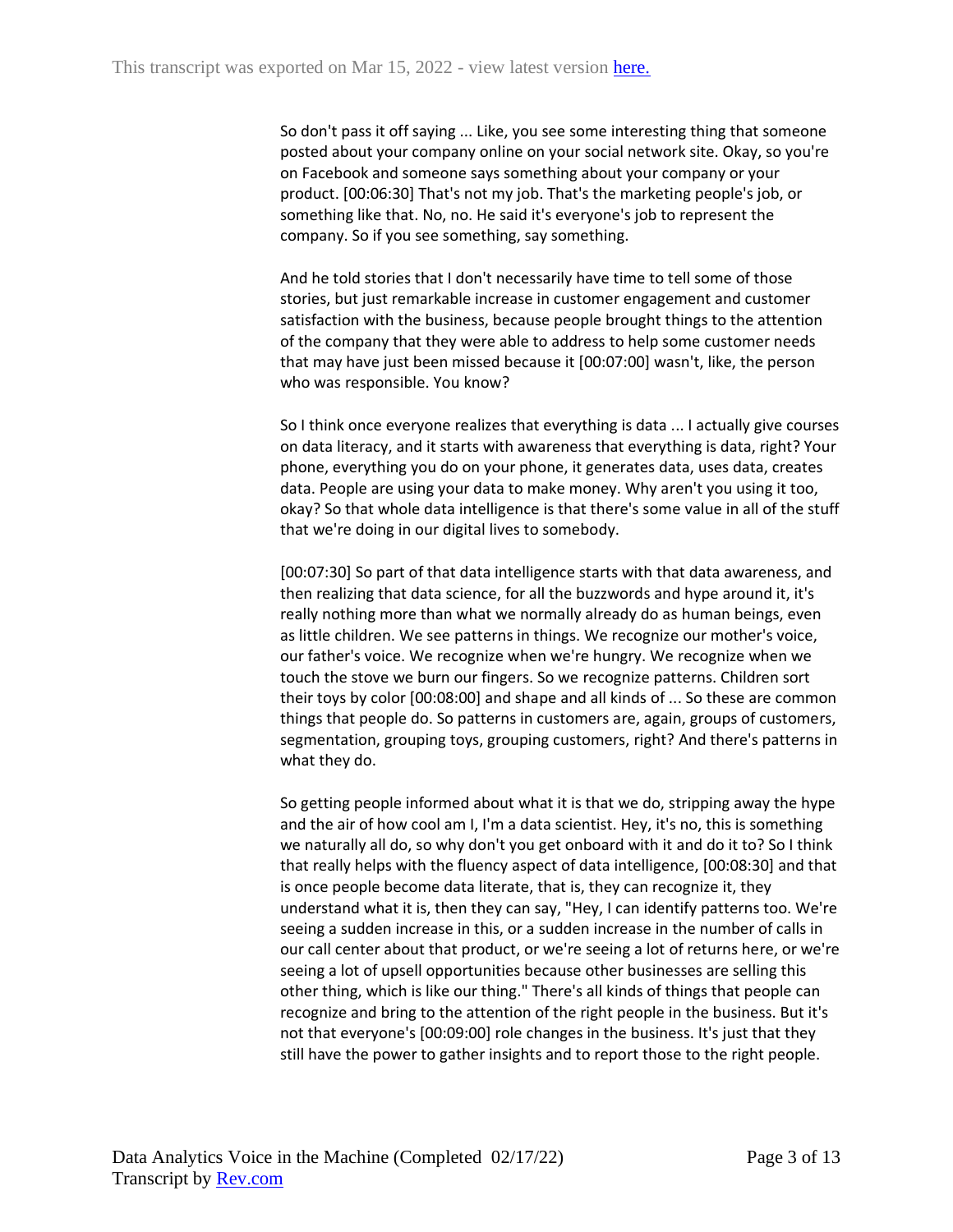| Paul Thies:    | That's interesting. In the world of strategic innovation, we see, I think, a similar<br>kind of thing, where organizations tend to  some organizations, and it's all on a<br>scale, but some organizations in particular, people tend to think of innovation as<br>there's a certain department that handles that, and that's not really my job, is<br>[00:09:30] to innovate. But the reality is, it's everybody's job to innovate, right?<br>In some degree. So everybody has to embrace that and internalize it, and then<br>take action on that. It sounds like with data, it's a similar thing. Like you were<br>saying, if you see something, you say something. So it's like, we're all<br>responsible for our organization for data capture, and then for sharing that. |
|----------------|---------------------------------------------------------------------------------------------------------------------------------------------------------------------------------------------------------------------------------------------------------------------------------------------------------------------------------------------------------------------------------------------------------------------------------------------------------------------------------------------------------------------------------------------------------------------------------------------------------------------------------------------------------------------------------------------------------------------------------------------------------------------------------|
|                | Michael, in tandem with that, [00:10:00] is the question about inertia.<br>Organizations, they realize there's something in the data science, there's some<br>magic involved, but I'm not really sure I want it to influence how I make<br>strategic decisions or whatever. How can organizations overcome potential<br>inertia, Michael, embrace greater confidence in the use of data analytics in their<br>decision-making abilities?                                                                                                                                                                                                                                                                                                                                        |
| Michael Brown: | Yeah. Inertia is a very real thing, especially [00:10:30] for larger companies. It's<br>challenging for them to be more progressive and to break the standard rules of<br>engagement as the technology and as more advanced analytics come into play<br>that can really disrupt the business-as-usual workflows that we have. Kirk<br>touched on this a little bit. I think culture is really that first place to start.<br>Overcoming the inertia is predominantly a people problem. It's not really a<br>problem of the technology. So [00:11:00] to really recognize the true promise of<br>what data science can do, advanced analytics can bring to the table, you've<br>really got to create that cultural shift first in the organization.                               |
|                | What I mean by that is truly value and treat data as an asset in the organization.<br>Like Kirk said, we're making data all the time, all over the place. If we're not<br>thinking about what this data can actually mean in the organization, we're not<br>capturing it, we're not storing it, we're not looking at how we can drive insights<br>off of [00:11:30] it, if we don't create that cultural shift, we're not going to get<br>there. So that really has to be the starting point in my mind, to make that<br>change.                                                                                                                                                                                                                                                |
|                | Feeding into that, I think the other area that's really, really important is<br>empowerment of those who are maybe not the data scientists, but empowering<br>and championing the decision makers and the big thinkers. If you see<br>something, say something is perfectly in line with that. You need to make sure<br>that everybody is empowered to know that they [00:12:00] can bring good ideas<br>to the team. We need to make everybody comfortable with what that data<br>science process looks like so they can better understand how we actually get to<br>the results.                                                                                                                                                                                              |
|                | That's building and establishing trust with them. We're essentially developing<br>robust algorithms is what is perceived as a black box to a lot of people. These<br>are automating a lot of the thought processes and decisions that people have                                                                                                                                                                                                                                                                                                                                                                                                                                                                                                                               |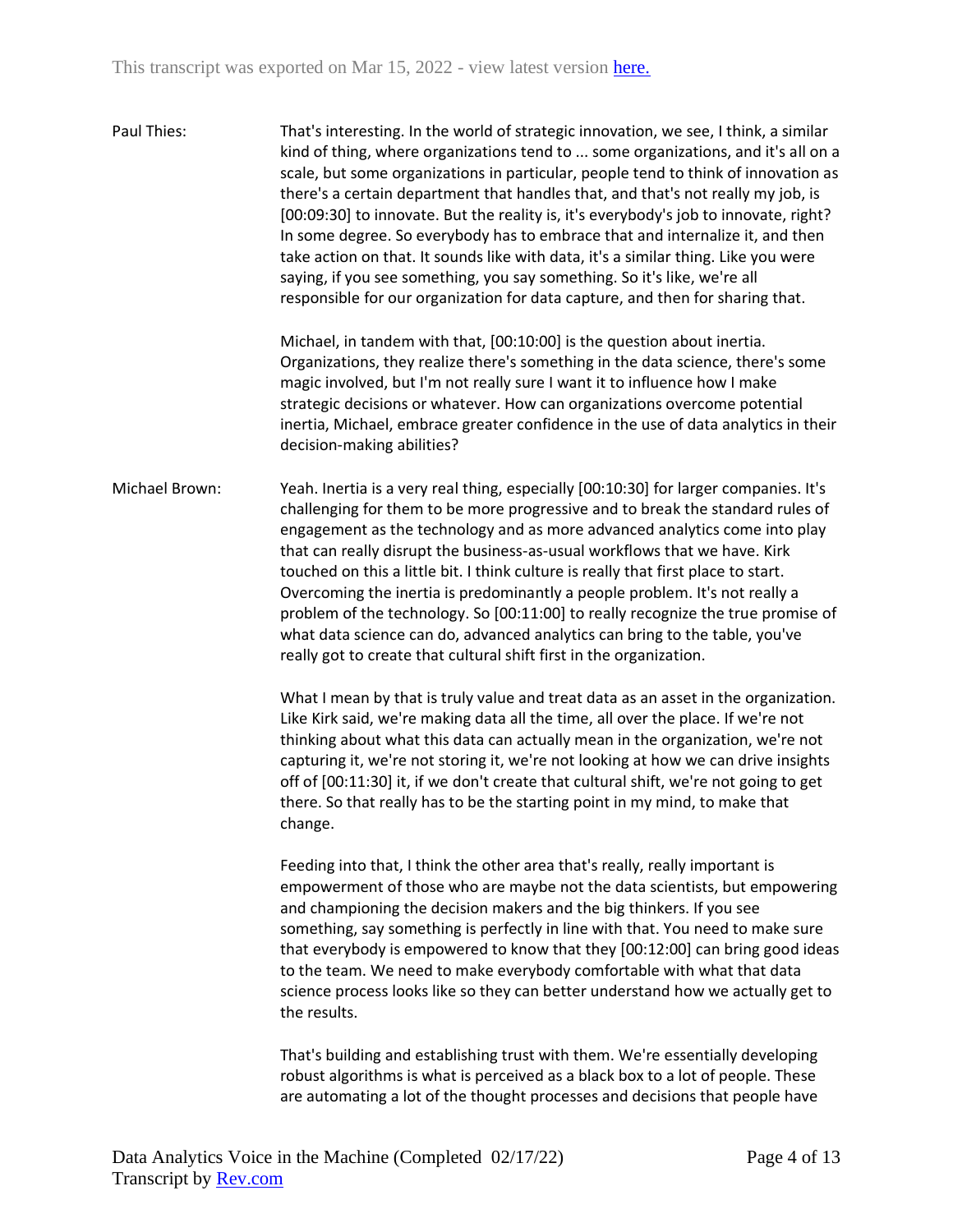been traditionally making. So we need to invite them into the process, embed [00:12:30] them into the teams, and really engage and educate and empower them.

One approach is to make them the owner of what's being developed, not the data science team itself, so that when we go to present the results of what's happened, they're the ones presenting it. They're the ones speaking the language of the other experts and engineers that they work with. I've found a lot of success with that approach, rather than just having myself or a data scientist come in and present the results.

The other element with empowerment that I think's important is we need the data science team ... We [00:13:00] as that team, we really need those domain experts and those people with those disruptive ideas. So we need them to establish the first principles of the problem we're going to be solving, and we need them to define that problem space we're working in, and ultimately determine if our results are actually meaningful and impactful.

I think one of the reasons organizations see friction in developing an influential data science practice is that it gets isolated, and the data science teams are not really situated correctly in the business to solve [00:13:30] and really create solutions. They end up creating solutions for problems that may not really exist. So we've explored ideas about this concept of residency. How can we bring in big thinkers and industry leaders into the data science team? It's kind of like your hub and spoke, but it's got more of that added goal, to Kirk's point, on literacy, on educating. And then when those people come into residence and they learn all of this and they leave, they're able to go back and [00:14:00] start instilling that cultural change with everybody that they work with, because they now see the light and they get it.

Paul Thies: Yeah. It's funny, I've seen that at our company with the pandemic. We started having CEO meetings, town hall meetings, virtually. Early on, the communications function engaged members of the data science community within our company to measure sentiment. It really helped inform messaging strategy [00:14:30] and addressing what it was that people wanted to hear about and what kind of information they needed more details, that sort of thing. It became very powerful, I think, for the C-suite to be able to leverage the data in that way at a time which, obviously, was very crucial for us.

> Now, Michael, another thing just to touch on is data visualization. As a storyteller, I'm a big fan of data visualization because it allows you to do [00:15:00] things and show things that really bring a new dimension to what you're trying to communicate. I think it can be highly effective in telling stories. In the context of this discussion, how can data visualization help promote greater awareness and affinity in organizations for the power of data to influence decisions and to tell the organization's stories?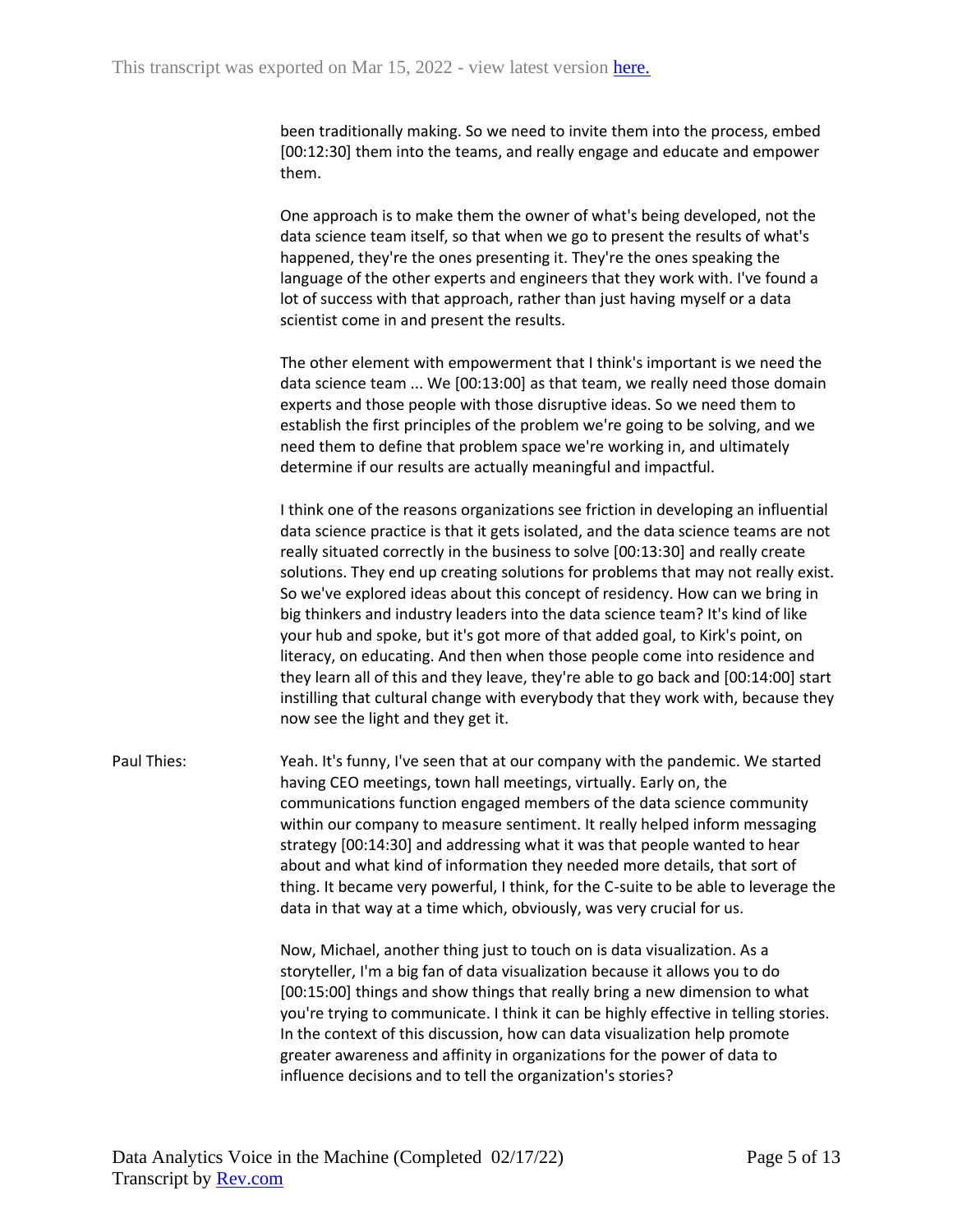Michael Brown: Yeah, no, visualizations, like you're saying, are immensely [00:15:30] powerful. Oftentimes, the effectiveness of the visualization and the story it tells can really make or break the outcomes of what you're trying to achieve. I'd wager to say that data visualization can be one of the most important elements of data analytics, as it's sort of that endpoint to where a user or your audience is going to try to now learn from and make decisions off of all the work you've done. If you can't get that information communicated, it's not going to go anywhere.

> I personally [00:16:00] love data visualization, mapping of data, and the science and art of making these beautiful and informative visualizations. It really is blending of creativity and data intelligence to develop not just infographics, but like you said, Paul, crafting that narrative to get to what you're trying to communicate.

> But to get more to your question here, when we think about creating influence with our data analytics in an organization, one of the things about the word influence, it's really about resonating with as many people as possible. [00:16:30] Data visualization is the opportunity to take that very complicated process we're talking about, and the very complicated outcomes that are often based off of lots and lots and lots of data and information, and show that outcome and tell it in a story in a way that it will actually resonate with people so that they can understand it and have their own ah-hah moment.

So getting that ah-hah moment really quickly is very, very important. There's a colleague of mine, Alex [Maru 00:16:57]. I don't know if he's made this [00:17:00] quote or not, but he calls that reducing the time to insight. I really like that term. Effective data visualization can dramatically reduce that time to insight, and it can actually improve the accuracy in the decisions that people are making from it.

We all know organizations are only generating more and more data, like we've been saying, and more data does mean more potential for insights. But without an effective way to digest that and present it to decision makers, it can actually be counterproductive due [00:17:30] to things like information overload. If we present too much information at once, or it's too cumbersome to wade through to develop that answer, then that whole decision-making process gets tied down, and we start to really lose the value in the data that we have.

By taking all that data and displaying it simply and clearly, it can be very obvious to the audience what decisions need to be made. A really dumbed down example is trying to have somebody make a decision off of countless rows in an Excel spreadsheet, [00:18:00] versus looking at a pie chart or a bar graph. You can immediately see the distribution in the data, and you can see what's going on in there, and in a very short amount of time make a decision off of that, rather than having to comb through all of those rows and try to make sense of what you've been reading for the last hour in the spreadsheet.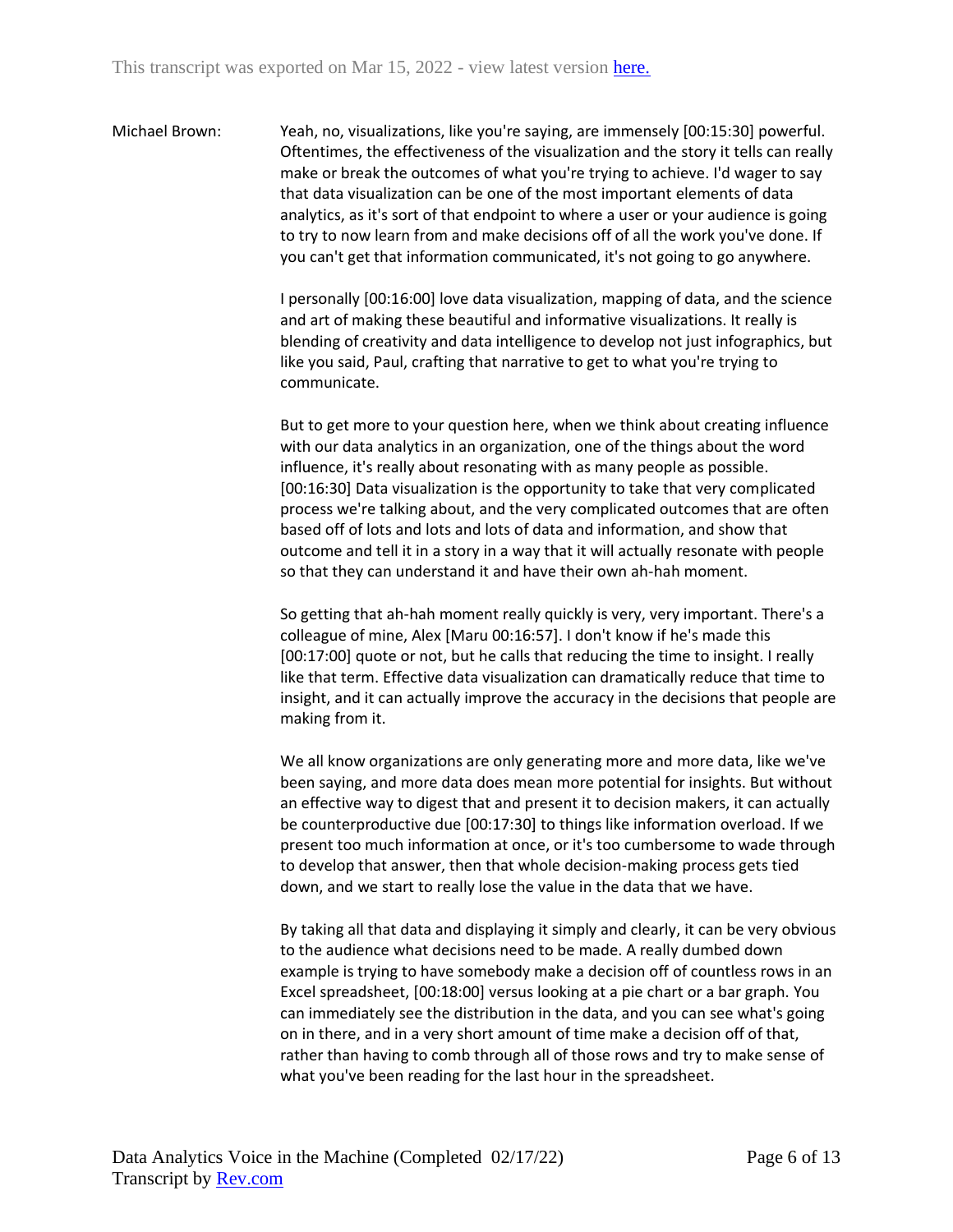So I think that gets to the crux of it. It's really important, if you want to create this affinity for data science and what data can bring and how it expands its roles and influence in the organization, by effectively visualizing [00:18:30] data for decision makers, they will make better decisions, which will in turn create more desire and emphasis on the power of the data in the organization. I think that's really where you see it.

Paul Thies: Okay. And then Kirk, what should enterprises be doing to ensure that their data assets are properly assessed and leveraged, to create great value for themselves and their clients? I don't know, maybe it's something like bolstering their strategic decision-making opportunities, identifying product enhancements, merging [00:19:00] consumer sentiments, and things like that. What should they be doing, they being enterprises, to ensure their data assets are being properly assessed and leveraged?

Kirk Borne: Well, after what Mike was saying, I think they should all get an undergraduate degree, like me, in physics. Okay, that was sort of a joke, but not, because as he was talking, I wrote down ... I do have a degree in physics. Multiple concepts from physics that we're talking about here. Friction, inertia, momentum, [00:19:30] data gravity. The flywheel effect, which is get this thing running. Affinity, resonance. Even diffusion of the knowledge across the organization. But all those concepts apply in this case, where you need to overcome the inertia, overcome the friction, to get things moving. And then once you get that flywheel effect going ... So small successes breed big successes.

> One thing that enterprises could do is just to encourage small steps, these small successes, [00:20:00] right? It's business gospel now, right? Agile, devops, all these things. Those small incremental proofs of value, not just proof of concepts but proofs of value. Those small incremental steps will build confidence that this is cool, this is the right thing to do, and that anybody can contribute, anybody can be a success, and reward those successes. And they'll build advocacy across the organization for bigger things.

> That's important, because [00:20:30] I would often tell people that some of the friction comes from all different levels of the organization, right? The people in the trenches feel like, well, this AI thing's going to take my job away, because some robot's going to do what I do. Or the middle manager's afraid, because all the decision making that I used to make is being handled by some decision agent. And the people at the executive level say, "Well, where's my power now? Because all this stuff is being done by the data scientist," right?

But the fact is, is [00:21:00] that everyone's contributing, because that domain knowledge still resides in humans. Some of the best pattern detectors are children, because they don't have biases built in. Okay? So I think having some very young people at the table is a very clever thing to do. I've seen some organizations do that when they have those executive meetings with the CEO and his executive staff. That happened to me when I was very young. I worked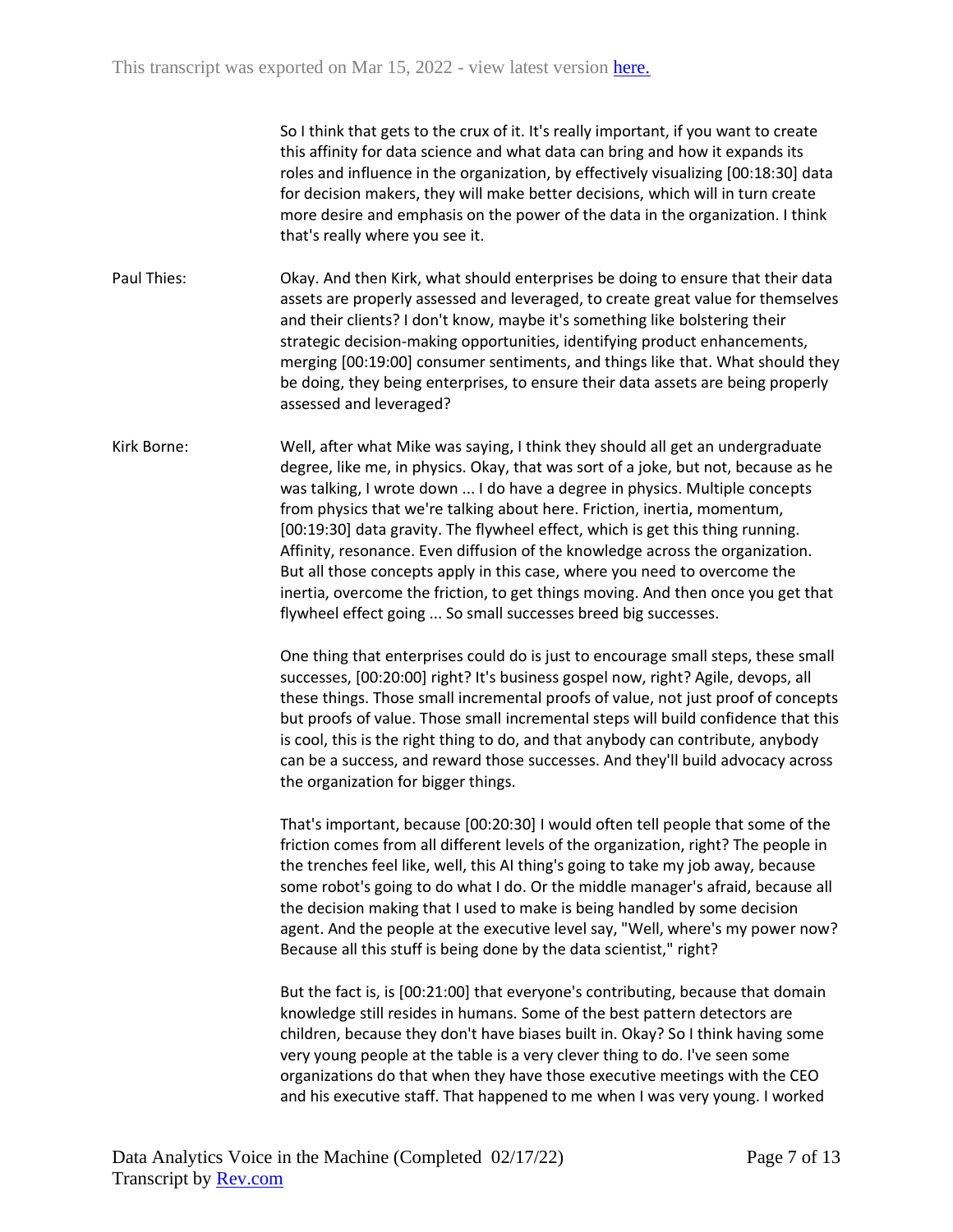at the Hubble Space Telescope [00:21:30] project, and I was just fresh out of grad school, right? And the senior executive scientist on the project had weekly meetings, and they decided they needed a junior staff member to represent the junior staff's perspective, and I was the guy. I went in there with trepidation, because these were Nobel Prize winners, and I was fresh out of ...

Anyway. So there's a lot of things you could do about that democratization. But it really is set by example. [00:22:00] You don't just set a culture by just coming out with a policy statement about a culture. You have to live it. You have to demonstrate it. So if someone finds an interesting insight from data that brings value to the business, then celebrate that, no matter who that is.

Another thing which ... I've had so many wonderful thoughts after what Mike said. I feel like I could go on for another hour here. But I'll just say one thing, is that I had experience working in a company where we did a lot of analytics, where we sold analytics. We were consultants. That's what we did. [00:22:30] We consulted and provided analytics services to our clients. So that's what our job was.

But one day my boss, we called them career managers there, so my career manager, she came to me and she said, "Oh, I'm not going to be your career manager anymore, because I'm going into enterprise services, as opposed to client-facing stuff." I said, "Well, what's that mean?" And she said, "You know, stuff like HR and training and human resources and finance." I said, "Oh, that's [00:23:00] interesting." And then she explained what she did, that they're going to apply analytics to the internal functions of our company. So I said to her, "Oh, so we're going to drink our own Kool-Aid now." Instead of just selling these things, we were actually going to do them ourselves.

So even in organizations that are heavily drenched in analytics already, sometimes their internal processes or internal enterprise functions, like HR and finance, communications ... There's an example you were just talking about, right? Why don't we get sentiment from [00:23:30] our employees after they have a training course? Did they really like this training course? Did they really like this meeting with the senior executives, that little retreat we had? Did that work for people? I mean, just ask those questions. So I think showing that we believe what we're doing is a real thing that brings value, let's prove it to ourselves as well, is selling it. This works for all organizations in my mind.

And then I just want to go back to that data storytelling thing, because I'm a massive, big [00:24:00] proponent of data storytelling, because that connects with people in a different way, right? I always like to quote Maya Angelou, who said, "People will forget what you said and what you did, but they'll never forget how you made them feel." Data storytelling engages people in such a way that it also reminds me of another quote from another person who's not quite as famous, but some guy who wrote one time, he said, "People don't make a decision based upon a number. They base it upon ... They feel it." They just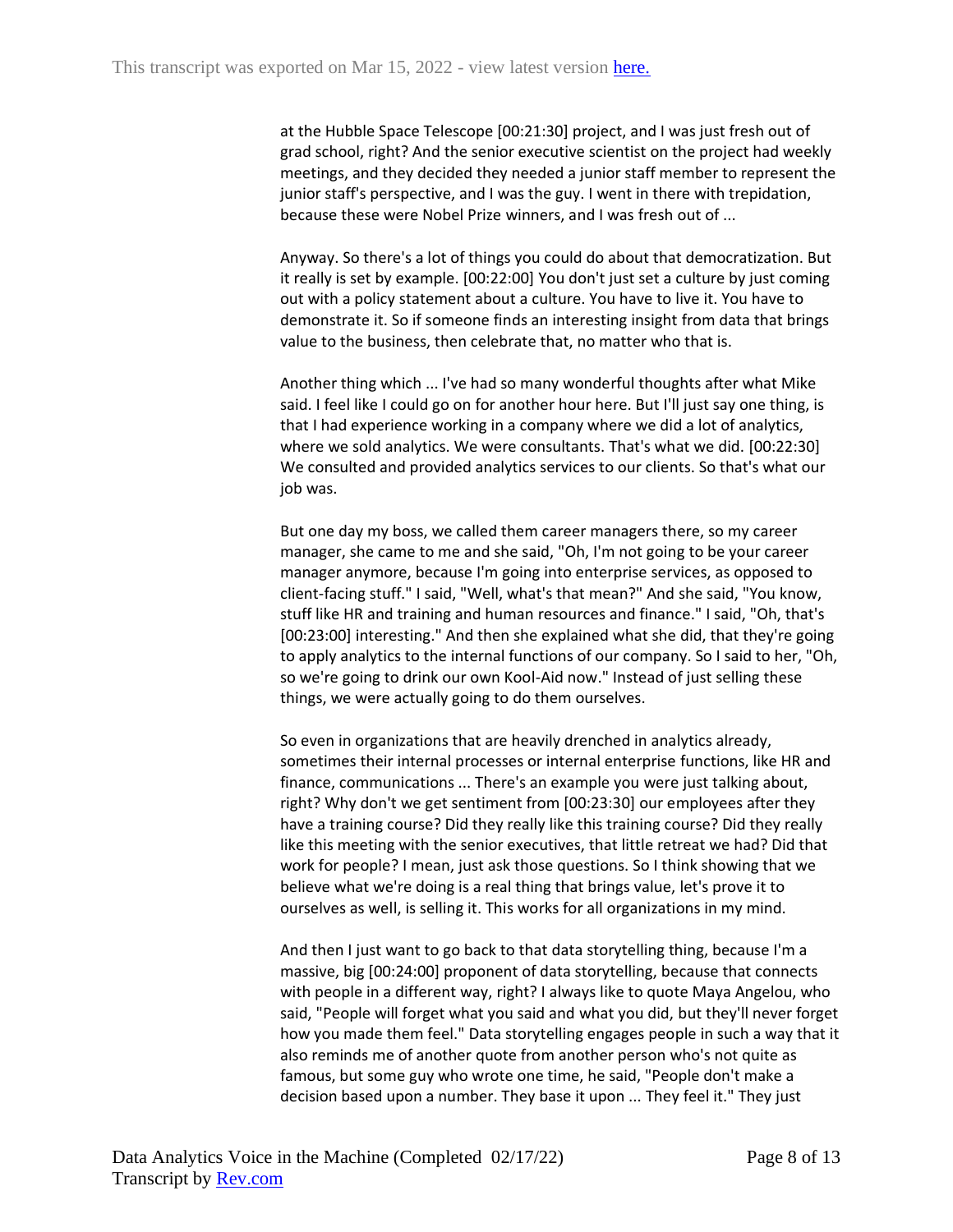know in their knower, as my mother used to say. You know in your knower it's the right thing to do.

[00:24:30] So that doesn't come by just showing me a graph, even though the graph is powerful, because I can see it when you show me that graphic. But if you tell me the story behind that graphic, like what is it that I'm learning from this, what insight are you telling me about when you show me this, that I can remember. That I can take away from it. Whoever that stakeholder is, whether it's a boss or a client or even the people in the trenches who you're trying to sell this idea to, that the rest of the business, [00:25:00] hey, we really do mean it when we say we want to democratize data science.

So the data storytelling is part of that diffusion, process of diffusing, like in physics, right? Diffusion is when you have oxygen atoms here and hydrogen atoms there, and you put the two gasses together, and then eventually it all merges into a good mixture. So now you don't have just data scientists over there and non-data scientists over there. It's now diffused across the business.

And then what happens there is then you get another physics concept, which is laser, right? [00:25:30] The laser is light amplification by stimulated emission of radiation. Yeah, I remembered it. So you get this resonant effect that more people want to do it, so it stimulates more, all right? So that's where those small victories grow into larger victories.

Paul Thies: In essence, people internalize their own contributions to data science, and they want to be a part of it. And then the more they share and the more data is generated, then the more [00:26:00] that the pool of knowledge grows.

> Michael, as a follow-up to the question about enterprises assessing and leveraging their data, what should they be doing to ensure their data is optimally monetized? I.e., the money question.

Michael Brown: Yeah, yeah. No, it's such a tricky one, I think. Where I always try to start is that data in and of itself [00:26:30] may not be valuable. So we have to often know what the true value of the data is. To get there, we have to actually go develop some kind of value from it, right? So when it's not very meaningful, we need to then look at how can we enrich it, how can we contextualize it, and really apply it? And that, I think, is where companies and organizations need to be focusing on the monetization of data.

> When I think about monetizing data, I tend to steer that way, into the broader ecosystem [00:27:00] that constructs value from the data. A couple more obvious, bigger principled ones around that. I just talked about enrichment a little bit. That's really where we can, I think, start to instill value in the data in and of itself, because you start to take these disparate data streams, you combine them, contextualize, and generate more informed datasets. So now you're actually creating much higher-value data. When you create that data,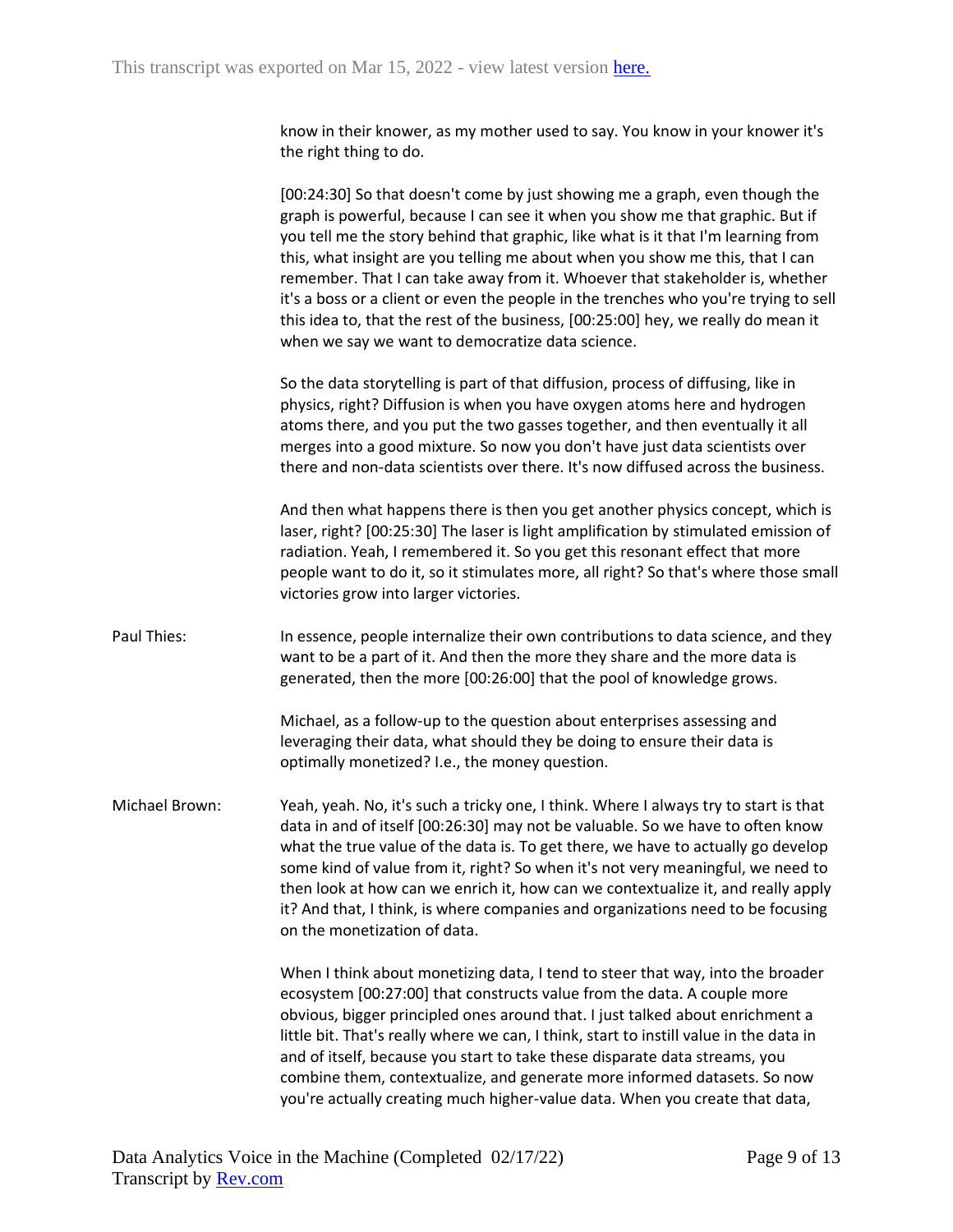that's when it can be monetized, because it's directly applicable to [00:27:30] a client problem, some kind of customer challenge, an internal business need. So I think starting there, how can we make the data smarter, insert real value, take our own thinking and intelligence and insert that into the data, that's a good way to start the monetization process.

The other one that we hear a lot about is analytics or insights as a service, where we're taking that data and development some kind of interpretation of it and a model that we can plug into a workflow [00:28:00] and people can use. That's also another more generally obvious monetization strategy.

But I do think it's important when we think about these business models that we think a little bit bigger than just these purely data as a service, insights as a service approach. There's so much more that can be done. Sometimes I think a little bit about the platform business model. I think that's a really interesting way to think about how we monetize all the transactions that are occurring in and around the data that's [00:28:30] going on, and really the platform supporting all of those integration points with the data.

If you're not familiar with the platform business model, the analogy I've seen used is the art gallery, essentially. The art gallery provides the physical space and is monetizing all those different transactions that occur in it. You think about somebody getting charged for admission, and then an artist being charged to showcase their work, and then a percentage of the art sale, and a percentage of the concession sales. You can start to see [00:29:00] how that works. So there's all these transactions that are occurring in there, and how can we monetize every little piece of that?

If you swap out art in that scenario and you insert data and analytics, you can begin to get the picture. By thinking a little bit bigger than just the data as a service and providing that platform that's going to ingest the disparate data, enrich it to be more informed and valuable data, and then create insights off of that that are going to be directly applicable to the customer problem, that's, I think, where you holistically [00:29:30] create more value from data. And those monetization strategies, I think, end up being more valuable to the customer in and of themselves, because it gets to the root of the problem, and it's this onestop shop for them.

Paul Thies: Fascinating. I like that. I like that idea of the art gallery. Kirk, let me ask you, where do you see the role of the chief data officer headed in the next couple of years? And then Michael, I'm going to ask you to talk a little bit about the field as well after that. [00:30:00] But you're starting to see more and more, Kirk, where ... You know, you're a chief science officer at DataPrime, for instance. That's a relatively new role, I think, in the professional landscape, it seems, or at least in my experience that's something that has been created in, say, the last 10 years or less. You're seeing more chief data officers, chief science officers, that kind of thing. Obviously, organizations are starting to see the importance of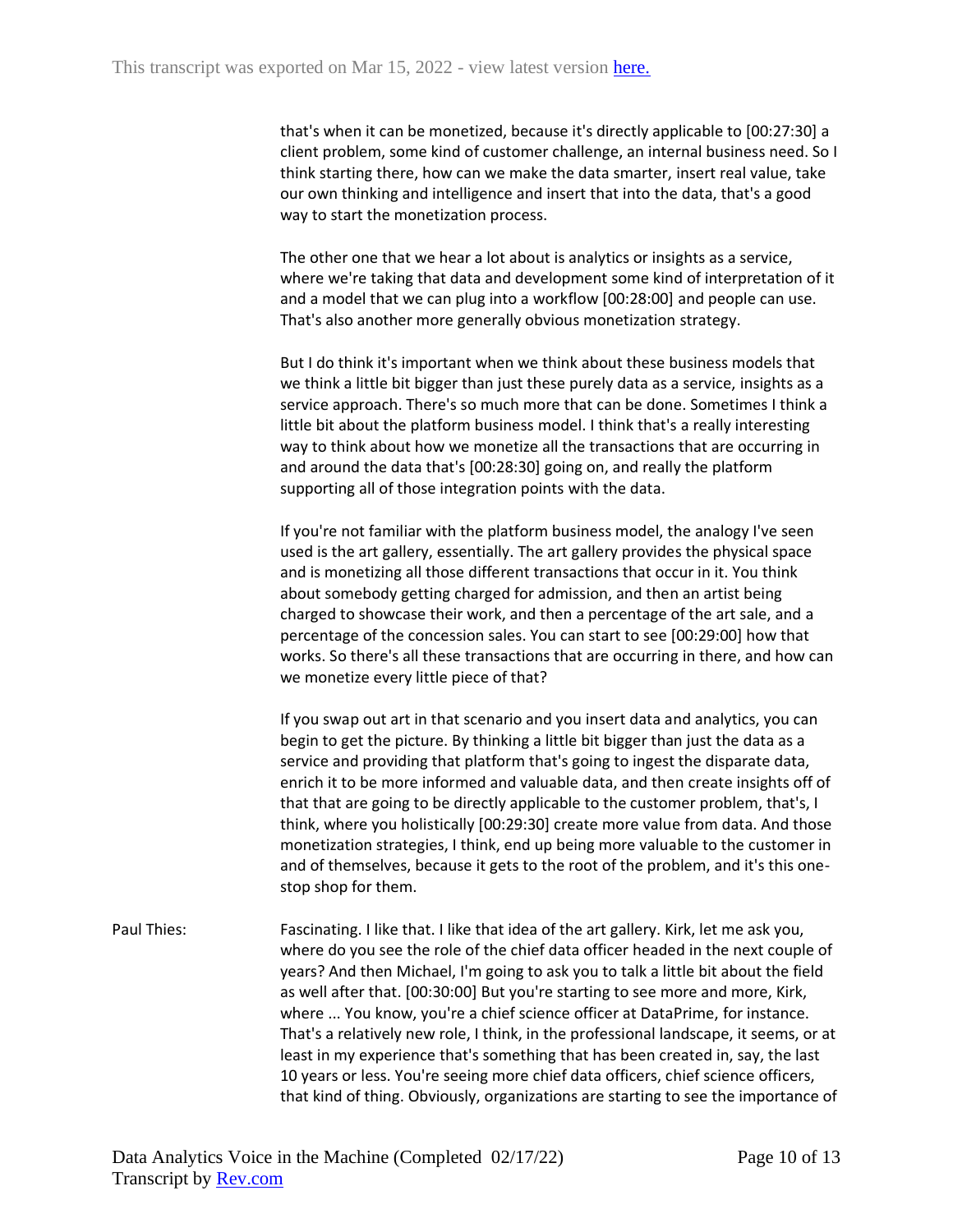putting a seat at the table [00:30:30] in the executive suite for that. But where do you see the role of chief data officer headed in the next three to five years?

Kirk Borne: That's a really interesting prelude to that question there, because there has been this proliferation of C titles, right? Chief analytics officer, chief data officer, chief risk officer, chief algorithm officer, chief analytics officer. We've heard a lot of different ones over the recent years. And CSO, that's normally chief security officer, so I don't call [00:31:00] myself a CSO, because people will think that's what I do. It's chief science officer. I was actually talking with my boss today, and I was seeing how I was creating all these different synergies between our clients and different vendors and stuff, and I said, "Well, maybe I just should be the chief synergy officer. That's still CSO, right?"

> But anyway. I think what's happening with the chief data officer is, early in the revolution ... And Again, the data revolution's only like nine years old, right? In 2012, you saw multiple things happen. You saw the McKinsey report come out, which said there was going to be this enormous [00:31:30] talent gap. You saw the president, the administration announce in the United States a \$600 million investment in data, which got everybody's attention. Then there was this crazy paper that came out in the Harvard Business Review saying sexiest job of the 21st century, data scientist. So right in 2012, all of a sudden there was this explosion of interest at all levels. Government, business, universities, everywhere.

So everything just was put under the umbrella of chief data officer, right? And they were doing [00:32:00] these different things. They were doing data science, they were doing analytics, they were doing risk. They were doing all kinds of different ... A lot of data governance, a lot of projects around open data. Certainly chief data officers and government were focusing a lot on open data, right? We were creating open government and open data. Right?

So I think even though we're getting more titles now, I think it makes more sense, because the titles now become more reflective of what people are asked to do. So I think the chief data officer's heading more into the governance role. It's been doing governance for a long time, but I think the [00:32:30] governance in the sense of what risk and compliance require, okay? There's a lot of requirements on the government side, not just in Europe, but some of those that get absorbed in this country, and then of course in California there's different data privacy laws. So knowing how data's used, who's using it, what are they using it for, how is the data protected, what are the privacy rules around particular types of data?

So that person's going to be responsible, I think, for having an inventory, maintaining oversight [00:33:00] of how and where and who and what and when the different datasets are going to be used. So it's going to be less in the analytics sense, but there will be analytics on that role. That is analytics on ... Again, drinking your own Kool-Aid. So doing analytics on how the data's being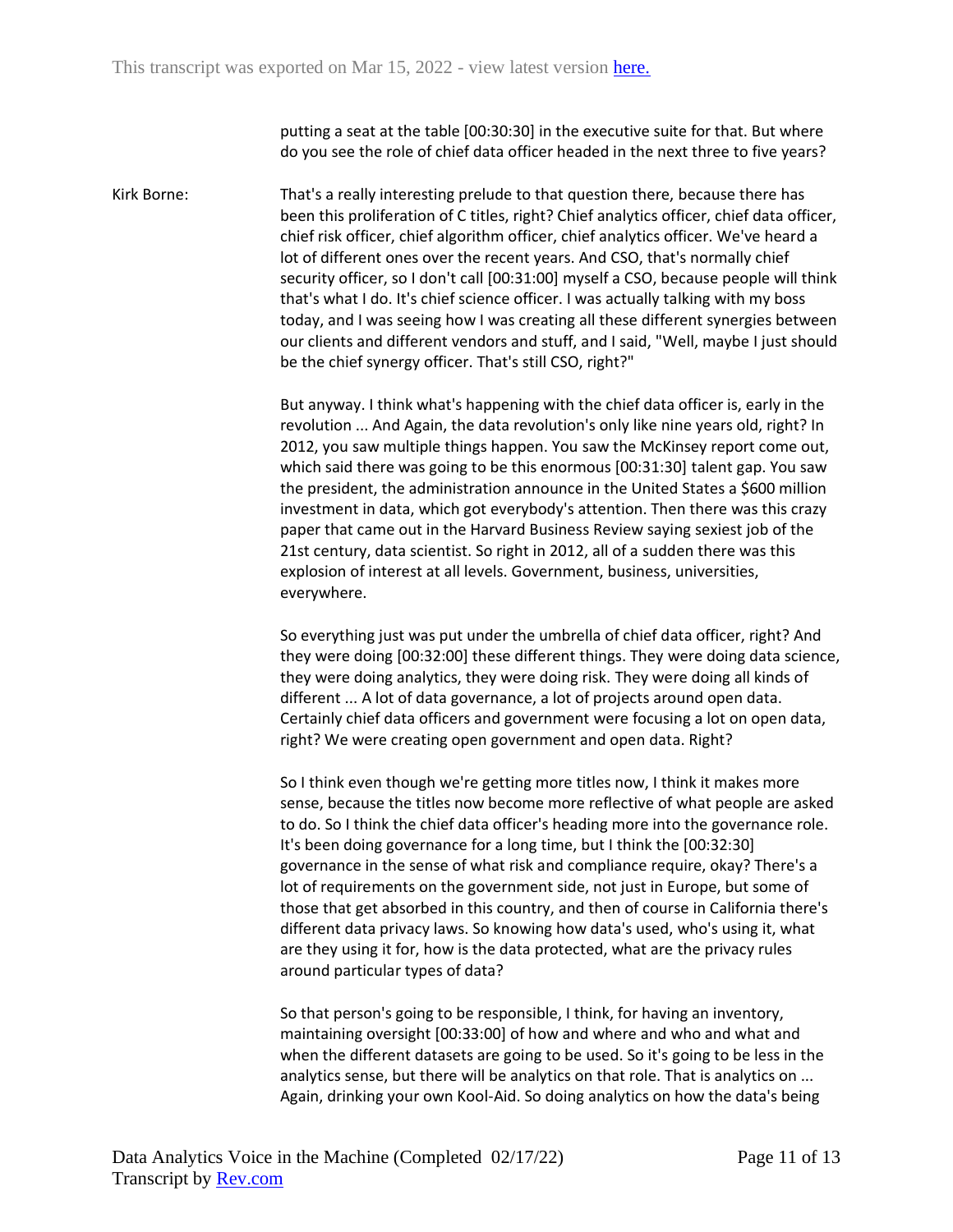used. What are the patterns and insights I can get for how the data are being used in my organization? So it's an analytics activity within that office of data compliance, data risk, data governance. [00:33:30] I personally see that's the direction it's going, because I think people who are doing more data sciencey things are going to get a chief data scientist title, more than a chief data officer title, which eight or nine years ago they were all considered the same title.

- Paul Thies: That shows, I think, a greater maturation of the field, and a greater understanding of the varying disciplines that go into it. So out of respect for that, we're starting to see greater specialization, whereas before data was just this ... [00:34:00] Like Michael was saying, it's a black box. It's just kind of like, what is that, and how does that work?
- Kirk Borne: It's the chief black box officer [crosstalk 00:34:06]
- Paul Thies: Yeah. Now we're starting to get more sophisticated understanding, I would say. Michael, my last question for today, kind of as a follow-up on that, is where do you see data analytics headed in the next couple of years, and what are some of its developing aspects that you're the most excited about?
- Michael Brown: Yeah. I think we actually touched on where at least I'm saying trends [00:34:30] in just my day-to-day with our data science teams. Democratization is the word Kirk used earlier. That is really where I see data analytics just continuing to expand. It's a current trend, and it's only getting more prominent with some of the developments in auto ML software. It's just making it easier and easier for people to get engaged in data science. It operates more quickly than maybe traditional teams would've been able to [00:35:00] do, at least in the exploratory data analysis space, that is.

So as that software gets better and better, I see it just democratizing the space even more. I'm not saying that the person who really understands data and has high data intelligence is not going to have a job anymore. In fact, I think they're going to be even more empowered. They're going to be able to make an impact more broadly with the use of this technology. So auto ML and democratization is a really big trend. We're already [00:35:30] seeing it now, and I just think that that's going to continue to expand.

I also think we'll start to see a bit of a blend in trends. There's this idea that machine learning and AI is going to get better with smaller amounts of data. So as auto ML begins to bring that into it, we're going to see just a very powerful blending of those two into something friendlier, easier to use by people, that can be dramatically expanded upon, because you don't need all of that data that maybe have been traditionally required. [00:36:00] So as that matures, I just think we're going to see an explosion in that, because everybody's ... you know, your citizen data scientist, your person who saw it and brought the problem to the team, might be able to even go self-serve now.